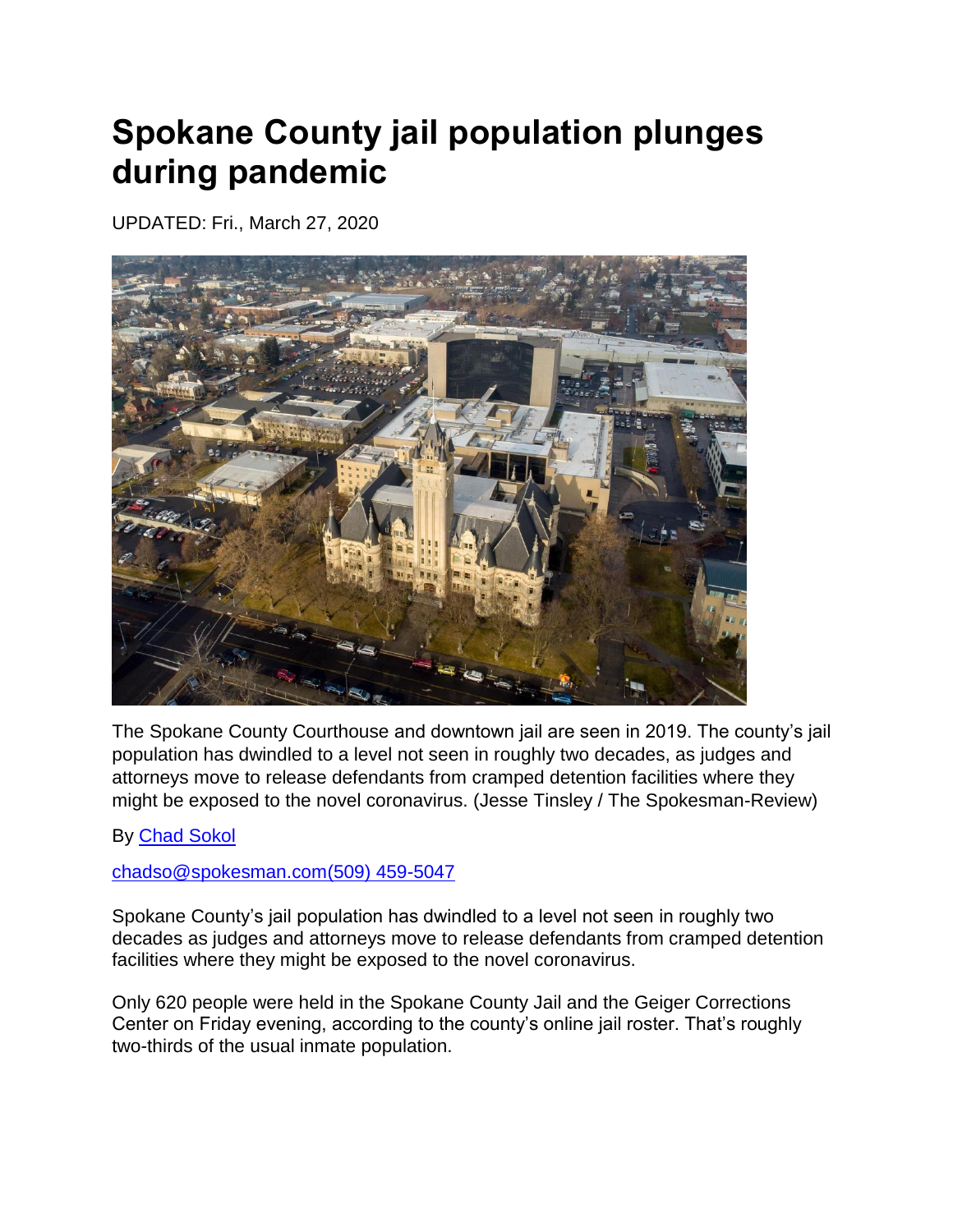Before the local justice system began responding to the COVID-19 pandemic earlier this month, there were close to 700 inmates in the downtown jail alone. The combined population of the two facilities had for years hovered between 900 and 1,000. It reached an all-time high of nearly 1,200 inmates in 2008.

The sharp decrease is the result of court orders requiring many defendants to be released from custody. Spokane County Detention Services made an urgent request to the local courts two weeks ago, while also [barring friends and relatives from visiting](https://www.spokesman.com/stories/2020/mar/16/spokane-county-district-court-suspends-most-operat/?cache_bust=True)  [inmates in person](https://www.spokesman.com/stories/2020/mar/16/spokane-county-district-court-suspends-most-operat/?cache_bust=True) and implementing other restrictions to prevent the virus from spreading.

Inmates prioritized for release include those with serious underlying health issues, those held for low-level misdemeanors and those held for bonds of a few thousand dollars or less. Some who were serving sentences were essentially furloughed and [will be](https://www.spokesman.com/stories/2020/mar/17/dozens-released-from-spokane-county-custody-follow/)  [expected to return to jail](https://www.spokesman.com/stories/2020/mar/17/dozens-released-from-spokane-county-custody-follow/) once concerns about coronavirus transmission subside. Judges and court administrators have stressed that those being released [present little](https://www.spokesman.com/stories/2020/mar/18/spokane-county-courts-working-to-alleviate-jail-cr/)  [risk to the community.](https://www.spokesman.com/stories/2020/mar/18/spokane-county-courts-working-to-alleviate-jail-cr/)

Spokane County Public Defender Tom Krzyminski said he hopes this period will inform future efforts at reforming the local justice system.

"At some point, I hope there's a look back at who we've incarcerated, and do we need to be incarcerating them?" Krzyminski said. "I'm kind of curious about how this plays out and influences the conversation we've been having for years about reducing the jail population."

County spokesman Jared Webley said the downtown jail also has suspended a shuttle service that transported federal prisoners to and from the jail in Benton County, in accordance with a statewide order by Gov. Jay Inslee. Staffing levels have not changed and no employees have fallen sick, but some of their responsibilities have changed as the jail has mandated more regular cleaning and sanitation, Webley said.

Meanwhile on Friday, Spokane County Superior Court announced it has made additional changes in light of the pandemic, allowing some court procedures, such as ex parte filings, to take place by email.

"We've really worked hard as court to come up with a guideline for citizens and attorneys to actually come in and access the court," said Court Administrator Ashley Callan.

Those guidelines are available online at [spokanecounty.org\superiorcourt.](http://www.spokanecounty.org/SuperiorCourt)

The Washington Supreme Court has postponed all hearings for out-of-custody criminal defendants across the state until late April. The high court also has required that most in-custody criminal hearings take place by phone or video conference, if possible.